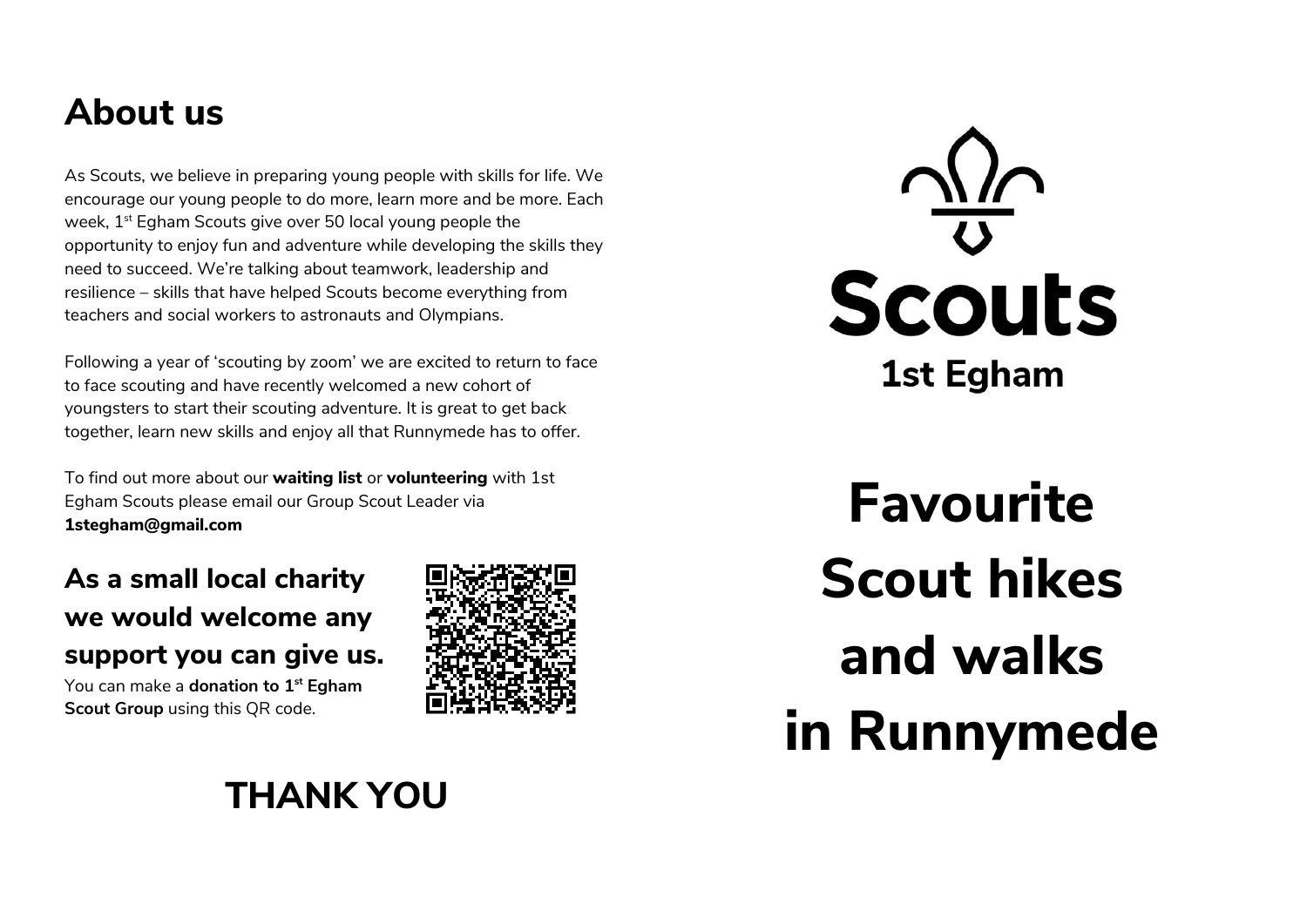

# **Thank you Egham!**

On behalf of all at  $1<sup>st</sup>$  Egham Scouts, the committee would like to say a huge **THANK YOU** to the wonderful community of Egham and all of our key workers and local volunteers who have done so much over the past year to keep our community safe and connected.

We'd also like to **THANK** our dedicated volunteer leaders, parents, friends and supporters and all those who work locally to support young people.

We hope that you are able to take some inspiration from this leaflet and enjoy the great outdoors and all that our amazing local area has to offer.

The pandemic has had a widespread impact and, like many charities, 1<sup>st</sup> Egham Scouts has missed out on key annual fundraising opportunities such as Magna Carta Day (our biggest of the year). We are grateful for all of the support we receive locally. **Please consider supporting us if you can - you can find out how on the back of this leaflet. Thank you**

- o **Start & Finish:** Bishopsgate Road, TW20 0XU
- o **Approx. distance:** 3 miles
- o **Terrain:** Mix of road, footpath, grass, some hills and incline.
- o **Points of interest:** Deer Park, Copper Horse and views of Windsor Castle down The Long Walk, George VI Coronation Oaks, Cow Pond, good Geocaching!
- o **Refreshment:** The Fox and Hounds, TW20 0XU

**Route description:** A circular hike which will take you through Windsor Great Park and across the border from Runnymede into Windsor & Maidenhead. Some excellent Geocaching opportunities on this hike (download the Geocaching app for more information). Start on Bishopsgate Road with refreshment at The Fox and Hounds (or perhaps save that until the end of your walk). You can follow the route in either direction, but if you turn right you will encounter the points of interest in the order listed above! (Note: be aware of deer roaming free once you enter the Deer Park). At the top of Snow Hill you will come to the Copper Horse, an 1831 bronze equestrian statue of George III by Richard Westmacott. From the high vantage point you can enjoy the sweeping views down The Long Walk towards Windsor Castle. As you continue on, passing back through the park, near Cumberland Lodge you will reach the grove of oak trees planted by each of the Commonwealth countries to celebrate the coronation of George VI (find out more at windsorgreatpark.co.uk – there is a similar grove elsewhere planted to celebrate the coronation of Queen Elizabeth II). As you near the end of the route you will pass Cow Pond, resplendent with water lilies at the right time of year, before returning to Bishopsgate and your well-earned refreshment at The Fox and Hounds.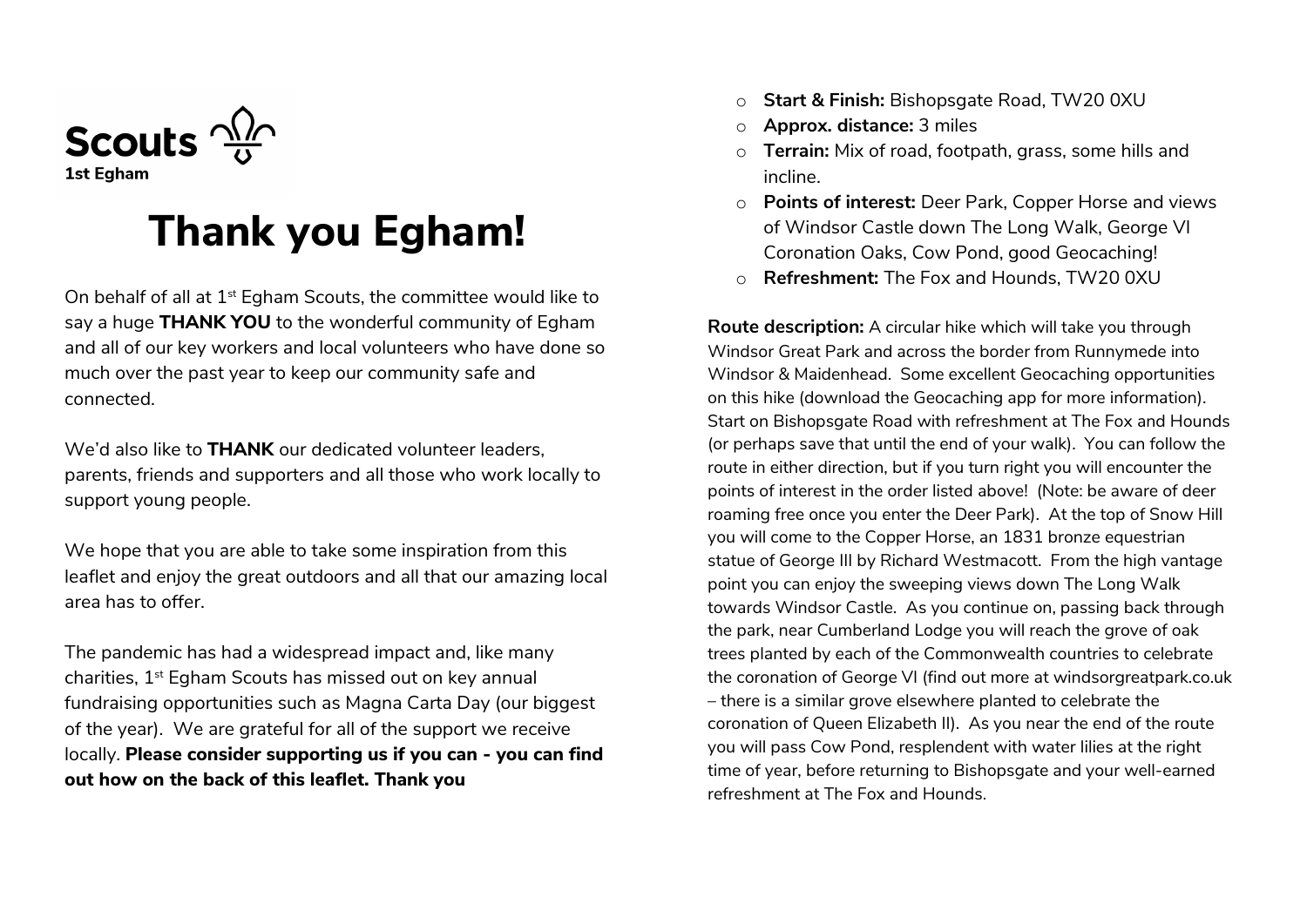# **Windsor Great Park – circular hike**

## **Indicative route map**



# **Be prepared!**

As with all good scouting adventures it is important to be prepared!

The great outdoors can be amazing and there are many adventures to be had, but these can involve risk to both persons and property. Variables can include weather, fitness level, terrain features and outdoor experience. These must be considered prior to walking.

If you are inspired by these walks, make sure you are prepared for your adventure and be sure to check the current weather and conditions before heading out.

#### **"There's no such thing as bad weather, only inappropriate clothing" - Sir Ranulph Fiennes**

1<sup>st</sup> Egham Scout Group are not responsible for the safety or wellbeing of any one who chooses to follow these routes. Always exercise common sense and caution. Walking routes may become inaccessible for a number of reasons and the routes in this guide are intended to be indicative. It is recommended that you refer to other maps such as OS Explorer for more detail.



1<sup>st</sup> Egham Scouts can in no way be held liable for any direct, indirect, punitive, or consequential damages arising out of, or in any way connected with the use of the information contained in this leaflet. Any reliance you place on such information is therefore strictly at your own risk.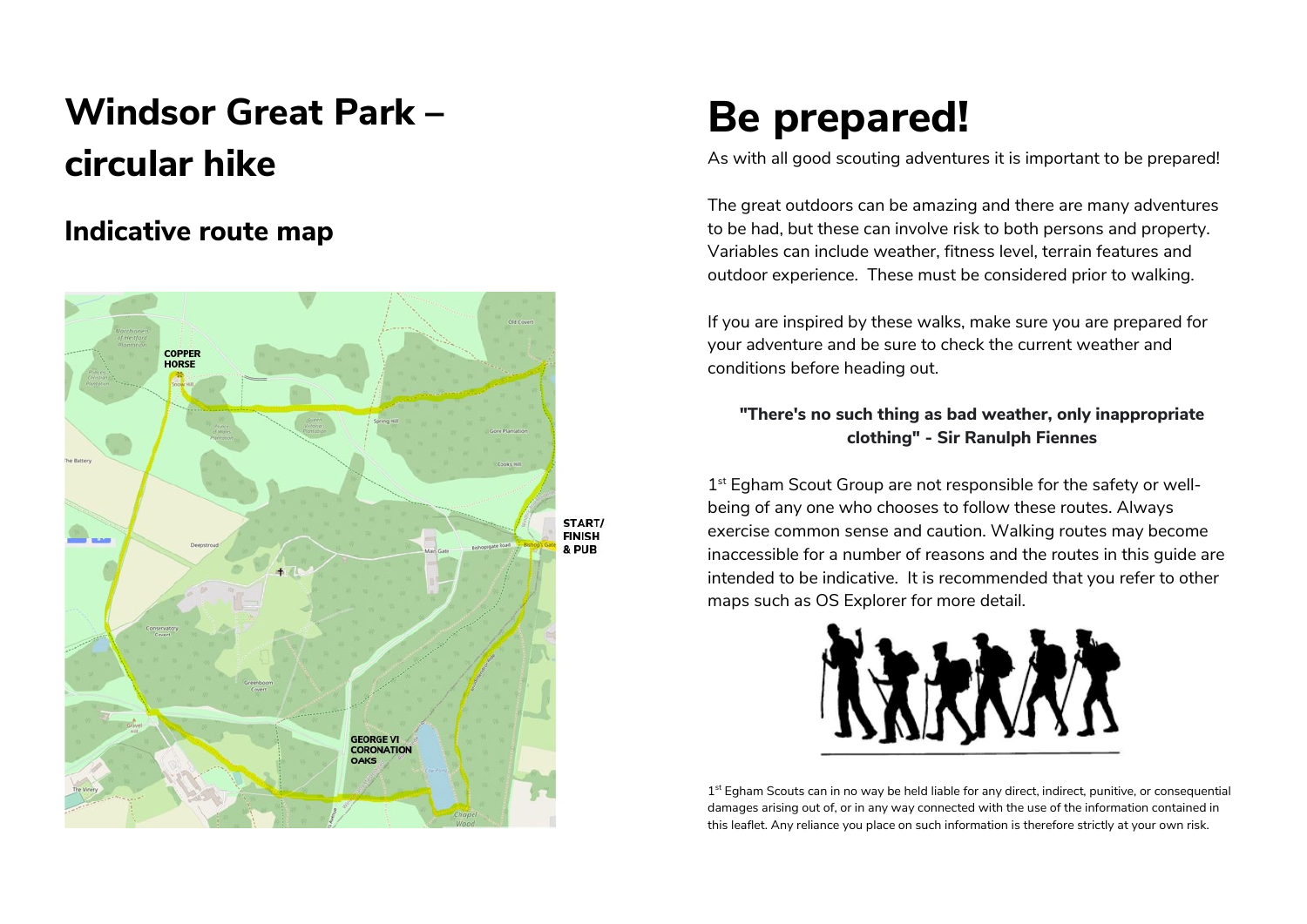## **Runnymede Pleasure Grounds – riverside walk**

### **Indicative route map**



- o **Start & Finish:** Egham Station, TW20 9LB
- o **Approx. distance:** 4 miles
- o **Terrain:** Mix of road, footpath which can be rough underfoot, muddy when wet, hills and steep incline involved.
- o **Points of interest:** Mrs Caddy's Field, Great Wood, Valley of the Swings!
- o **Refreshment:** The Rose and Olive Branch, GU25 4LH

**Route description:** A local favourite, this c. 4 mile circular walk starts at Egham station, heading out towards Bosher's allotments and past Mrs Caddy's field and the rear of the Rusham Park site (formerly Procter and Gamble) before crossing the railway line at the bottom of Prune Hill. Take the footpath up through the Great Wood to Callow Hill and stop at the Rose and Olive Branch for refreshment from the Windsor and Eton Brewery. Once watered, proceed along Callow Hill, turning onto Hollow Lane, then re-join the footpath which takes you back down to the railway line at Stroude, via the 'Valley of the Swings' (disclaimer: the footpath often, but not always, has a series of homemade rope swings. 1<sup>st</sup> Egham Scout Group has no knowledge of who locates these along the footpath and those walking, especially adults accompanying children, need to take your own judgement as to safety!). Railway crossing here is unsupervised. Once you cross the railway, walk down towards Stroude Road, turning left and along until you reach Whitehall Farm Lane. Take Whitehall Farm Lane and the adjoining footpath across farmland will take you all the way back to the corner of Prune Hill, Whitehall Lane (note: be aware of cows in the fields at Whitehall Farm). From the corner of Whitehall Lane / Prune Hill, turn left and a short walk up returns you to the footpath at the corner of Rusham Park, back past Mrs Caddy's Field and on your way back towards Egham Station.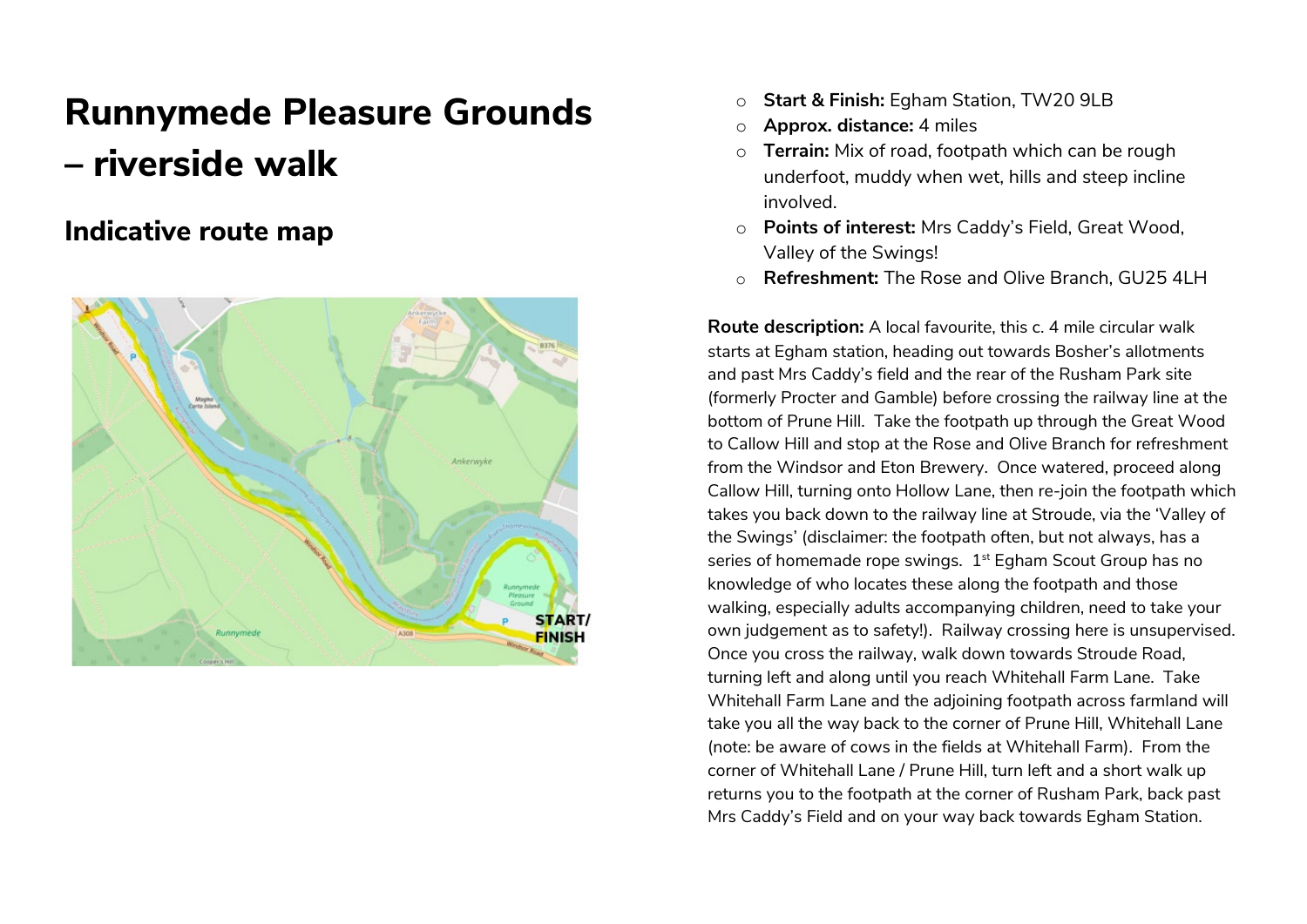# **The valley of the swings circular hike**

## **Indicative route map**



- o **Start & Finish:** Runnymede Pleasure Grounds, TW20 0AE
- o **Approx. distance:** 2 miles
- o **Terrain:** Grass and footpath, flat riverside walk.
- o **Points of interest:** Runnymede Pleasure Grounds, Queen Elizabeth II statue, River Thames (boat rides and Stand up paddleboards for hire)
- o **Refreshment:** Italian Concept Restaurant, TW20 0AE

**Route description:** This riverside stroll will take you along the banks of the Thames at Runnymede. Start at the Pleasure Grounds with a coffee from the kiosk. Walking down to the river you will pass the Wraysbury Skiff & Punting Club to your right hand side. Turn left as you reach the river and follow the riverside all the way round the top of the Pleasure Grounds until you reach the statue of HM Queen Elizabeth II, installed to celebrate the 800<sup>th</sup> anniversary of Magna Carta in 2015. For a short stroll at this point you can loop back towards the Pleasure Grounds tea-room, or continue along the footpath until you reach the National Trust Runnymede tea rooms before heading back the way you came. Ice creams available at most times of the year, from either of the kiosks at the Pleasure Ground or there is quite often a van parked near the Queen's statue. For a sedate cruise along the Thames, French Brothers offer a short paddle steamer cruise from near the Queen's Statue along to the National Trust Runnymede Tea Rooms (check website for prices and up to date details). Stand up paddle board hire has also recently been introduced at the Pleasure Grounds for the more adventurous!